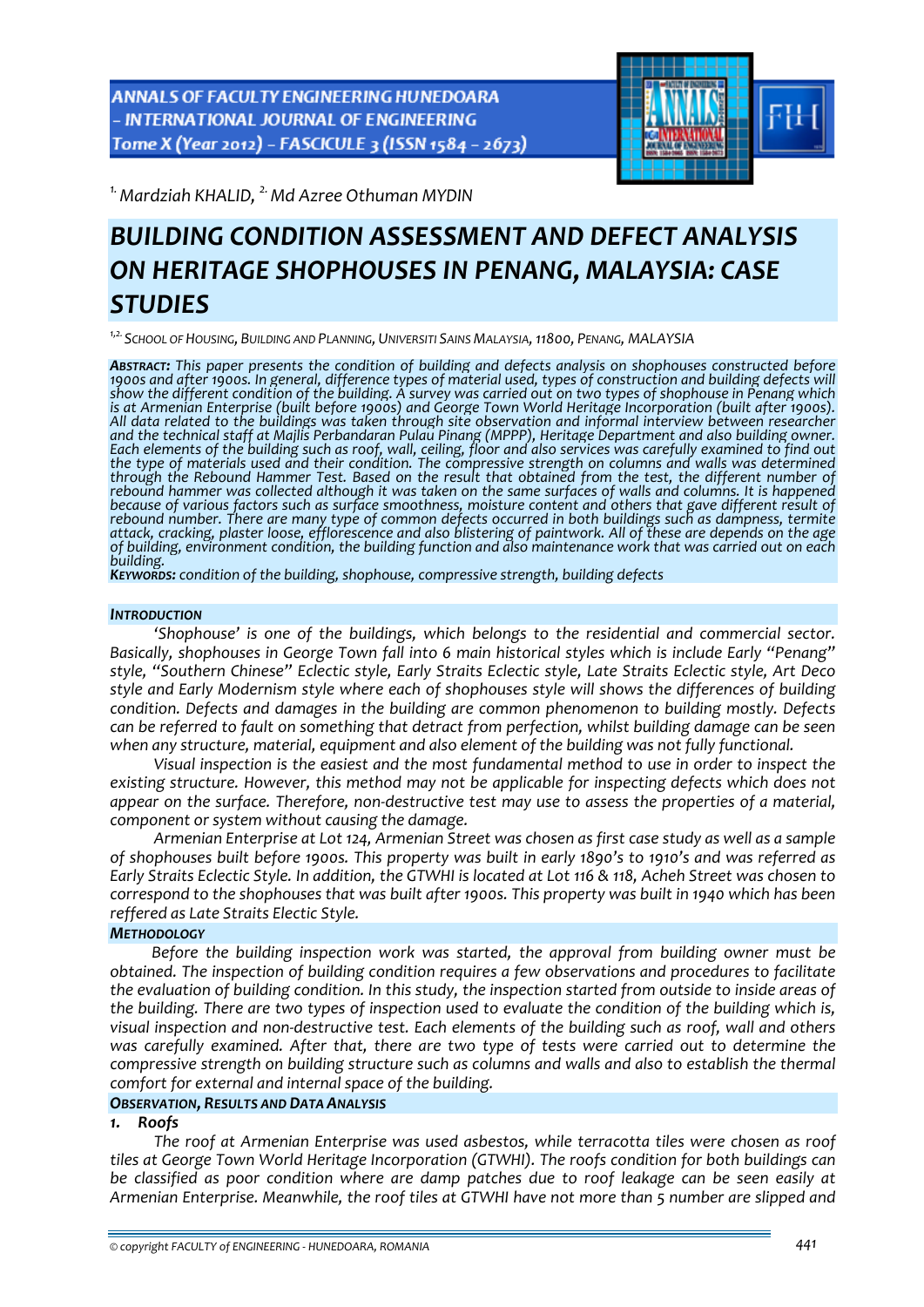broken (Figure 1). Air-well is constructed at the centre of the building in Armenian Enterprise to allow *enough ventilation and natural lighting inside the building.* 

*Basically, roofs are laid on timber battens and bound by timber mortar. They were supported by purlins set into the load‐bearing gabled walls. Horizontal timber purlins which has been referred as roof beams are installed between load‐bearing walls and acted as brace for the structural party walls. There are some limitations during conduct the inspection where the roofs cannot be access.*

#### *2. Walls and partitions*

*Internal walls were predominantly consists of soft burnt clay bricks construction with a mixture of lime and sand at both shophouses. The load bearing walls at both sides of the shophouse were support the roof load through timber purlins which is span horizontally across the width of the building. Wall*



*Figure 1: Slippery and broken roof at GTWHI building*

*surface at Armenian Enterprise throughout the ground floor was found in poor condition, with various* areas of damage due to flake of plasterwork and water staining noted into wall decoration as shown in *Figure 2. Timber decay and mould growth also were appeared at the internal walls and partitions walls. These defects are the result from the continual damp conditions.* 



*(i) Loose plasterwork of brickwork (ii) Water staining on wall Figure 2: Common building defects on wall*

*can be categorized as poor condition. Termite attack and timber decay (Figure 4)*

*However, the external walls condition at GTWHI is in fair condition. There is no crack that related to the foundation movement. The internal walls conditions are in poor condition. Efflorescence due to chemical actions inside the bricks and plaster loose (Figure 3) are the common defects that appeared on internal walls especially at store area. This problem was occurred because the building has lack of damp proof membrane. The damp proof membrane must be provided on the floor to prevent absorption of salt from the soil.* 

#### *3. Floors and staircase*

*Floors throughout the ground floor at Armenian Enterprise predominantly made from cement concrete and timber floor were used at the first floor. From the observation, internal floor of the building*



*Figure 4: Termite attack can be seen on timber planks at the first floor*



*Figure 3: Plaster loose near to the store area at GTWHI building*

*are the most common defects that appeared on the internal floor. Special investigations are needed to solve the problems. Whilst, the floor condition at GTWHI are in good condition where there is no defects occurs.* 

*In Armenian Enterprise, there are two numbers of staircases which is located at dining room and kitchen area. They were made from timber construction and granite on the lower steps. Granite is used to avoid timber steps and frames from contacted with the wet floor, as well as symbolizing permanence and strength. Staircase handrails were also found to be in a poor condition due to timbers*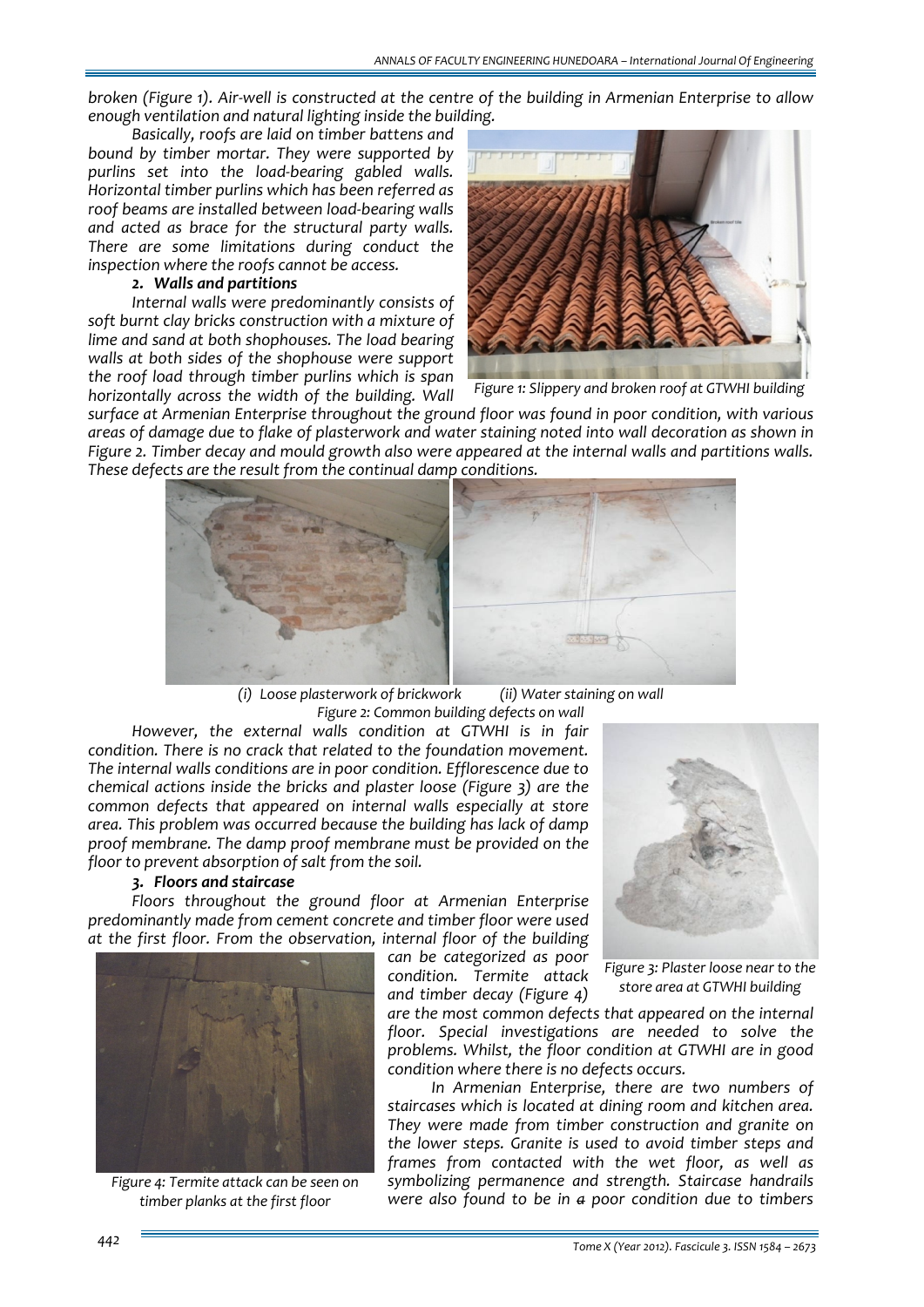*decay on the top and below of the handrail (Figure 5). Overall, the staircase condition at Armenian* Enterprise was in poor condition and some part of the damage timber need to be repaired and changed *immediately. However, all staircases that provided at GTWHI are in good conditions.*

#### *4. Ceilings*

*There are no ceiling installed at the ground floor on Armenian Enterprise building. Suspended ceilings that made from timber were used at the first floor. Ceiling area within the section of the building is generally in poor condition. This is because there are many dirty patches and damp patches found on the ceiling. Dirty patches were noted on the ceilings because there is no insulation under joists.* 

*Most of the ceilings at the ground floor on the GTWHI building were made from suspended type and used plaster board. Generally, ceiling areas within the main section of the building are in acceptable condition. However, water staining on ceiling has obtained at store as shown in the Figure 6. It was caused by the absence or ineffectiveness of damp‐proof course in the floor*

*upstairs. Based on interview with the staff of the building, they mentioned that the source of dampness has been repaired but they are still waiting for a budget from Local Authority to paint the wall and ceiling. There is no immediate repairs are necessary at the present time because the ceiling is still in good condition.*

### *5. Electricity*

*In Armenian Enterprise, electricity meter and consumer units are located in front of the buildings. The electrical system within the premises appeared to be in good condition since it can functioned properly. Each conductor was surrounded by insulation that was enclosed by an additional protective casing. However,*



*Figure 5: Timber decay appeared on the handrails of staircase*



*Figure 6: Water staining on ceilings*



there is no adeauate cover to place the electricity wires and others. The electricity wires need to put in a *box or something that can protect the material inside the meter unit. From Figure 7, it can be seen that the electricity wire look messy and harmful to everyone.*

> *Based on the information, GTWHI building is connected to main electric supply. The electricity meter and consumer units are located in front of main entrance of this building. The wiring on this building appeared good and protected. Even after three times the renovation work was done, there is no major defect on services and the electricity circuit is still in good condition.*

## *6. Sanitary fittings*

*The sanitary fittings are generally modern in design and appeared to be serviceable. Floor areas and plumbing connections beneath the shower areas in toilet at the ground floor cannot be inspect because these area are concealed within. The water are comes directly from Perbadanan Bekalan Air (PBA), Pulau Pinang. Figure 7: Electricity wire looked messy*

#### *7. Dampness*

*Damp penetration is one of major serious defects in building that caused deterioration on the both buildings structure. Moreover, it can also affect the health of the occupants and damage the building finishing. From the observation, researcher was found that there are several ways to dampness arising, including direct penetration through the structure, faulty rainwater disposal, rising damp and also dampness in solid floors.* 

*Damp also can affect the physical properties and endurance of materials which also may create ideal conditions for termite attack and beetle infestation. For example, a staircase which is near to the kitchen area at Armenian Enterprise was not quite saved to use due to termite attack problems. The measurement of moisture in walling material can be determined using a carbide moisture meter, while an electrical resistance can be used in order to obtain accurate measurements of the moisture content of timber within limited ranges.* 

#### *8. Crystallization of salts in brickwork*

*In general, the symptoms of crystallization of salts in brickwork are including the presence of white powder or feathery crystals on the surface (efflorescence), surface disintegration of the*